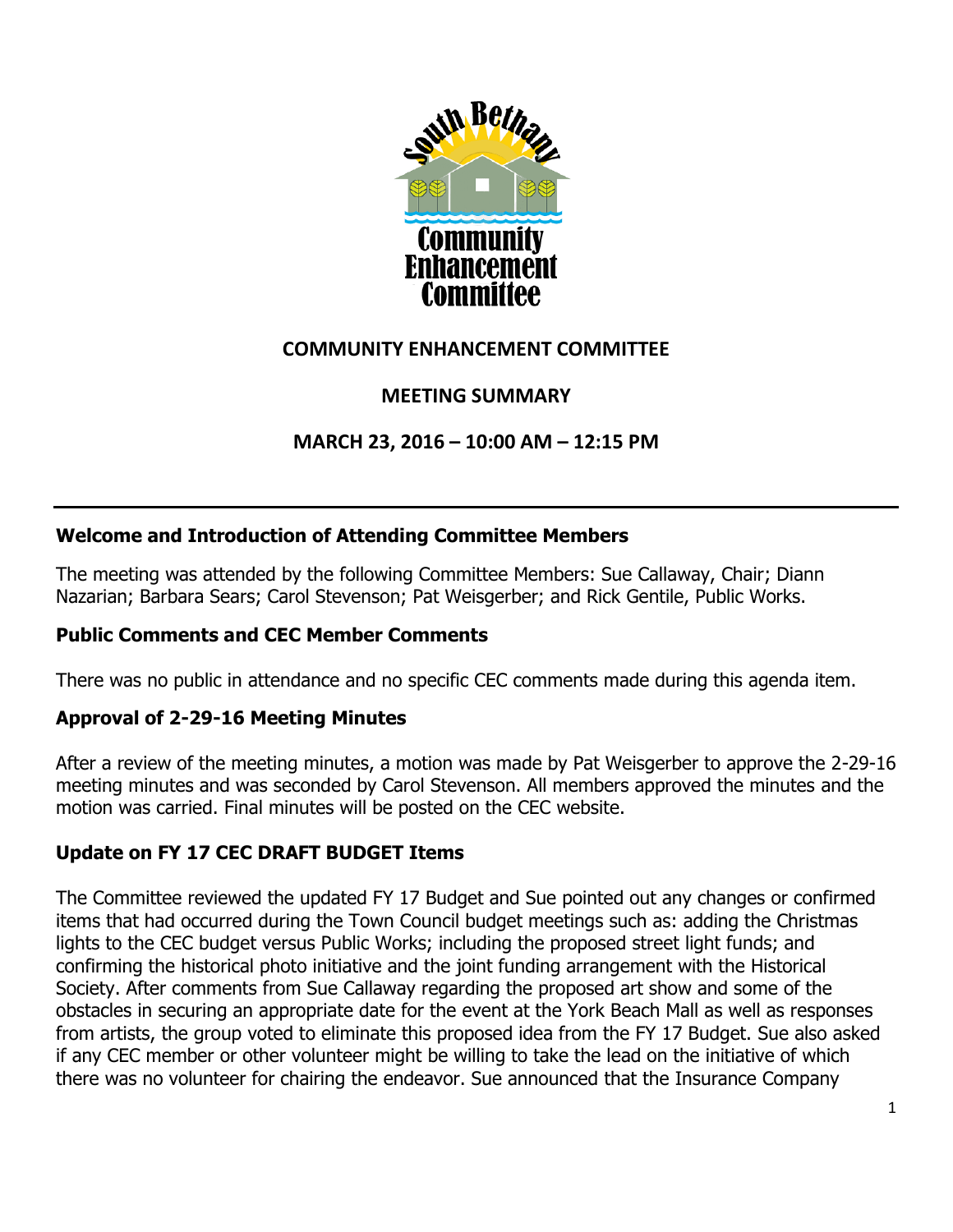handling the loss of the Welcome Signs has requested a second estimate so we are awaiting a second bid from Ad Art Sign Company in Georgetown. Sign design ideas are on hold until estimates received. Rick Gentile presented his proposed landscape designs for the North and South Welcome Bed areas which are being completely revitalized and re-done in anticipation of the new signs. The group held a discussion about the plant types and the look of the beds.

# **ADDENDUM:**

At the March 24<sup>th</sup> Town Council Budget Workshop, the Council suggested the CEC keep the Art Show in the FY 17 budget just in case circumstances change and the Art Show can be held. Sue Callaway agreed to keep the \$500 in the budget.

#### **Update on Condition of grass within Route 1 Median and March 18th Meeting with Chief of Police, Mayor and Public Works**

Sue summarized the discussion held at the March  $18<sup>th</sup>$  meeting and outlined the plan that resulted from that meeting. The police have stated the need for at least two designated areas along the Route 1 Median. In response, Rick Gentile has proposed planting a strong Bermuda grass (sod) in the one area north of Layton as a test to see if this type of grass will withstand vehicle idling and acceleration. Rick has been tasked with getting estimates on this option – costs will be paid for by the police department. If it is determined that this type of grass works, it may be planted on the other two designated police surveillance areas – the larger one north of Layton and the other one across from S. 7<sup>th</sup> Street. No further meetings have been scheduled regarding this issue. Sue pointed out that after the meeting she forwarded an email to the Chief, Mayor and Don, summarizing the history of the median, including the initial plan to create a WOW factor along the median and the numerous grants and projects that have been undertaken to enhance the appearance of the median and create an area that presents an impact as people drive or walk by. A suggestion was made by the group to park the police Humvee on the median as a deterrent. Sue agreed to pass this suggestion along to Chief Crowson.

## **Review of Adopt Program**

- Final Plans for Earth Day Adoption (**TUESDAY, APRIL 19TH – 9:00 AM**) The group confirmed that they will gather at the canal end along Route 1 between Henlopen and Brandywine. Sue will notify Coastal Point and the Wave regarding the event and also will send an Email News Update out and also reach out to all of those volunteers who have adopted canal/road ends throughout South Bethany. Rick Gentile presented the landscape design for the Earth Day adoption and after discussion, the group approved the plan. Rick also noted that a contractor will prepare the bed for planting.
- Plans for Remaining Adoptable Canal/Road Ends Sue presented an overview of the remaining Priority A (highest need of adoption) canal/road ends that the CEC has listed and acknowledged that we have just a couple of road ends labeled Priority A. The group agreed to add these to the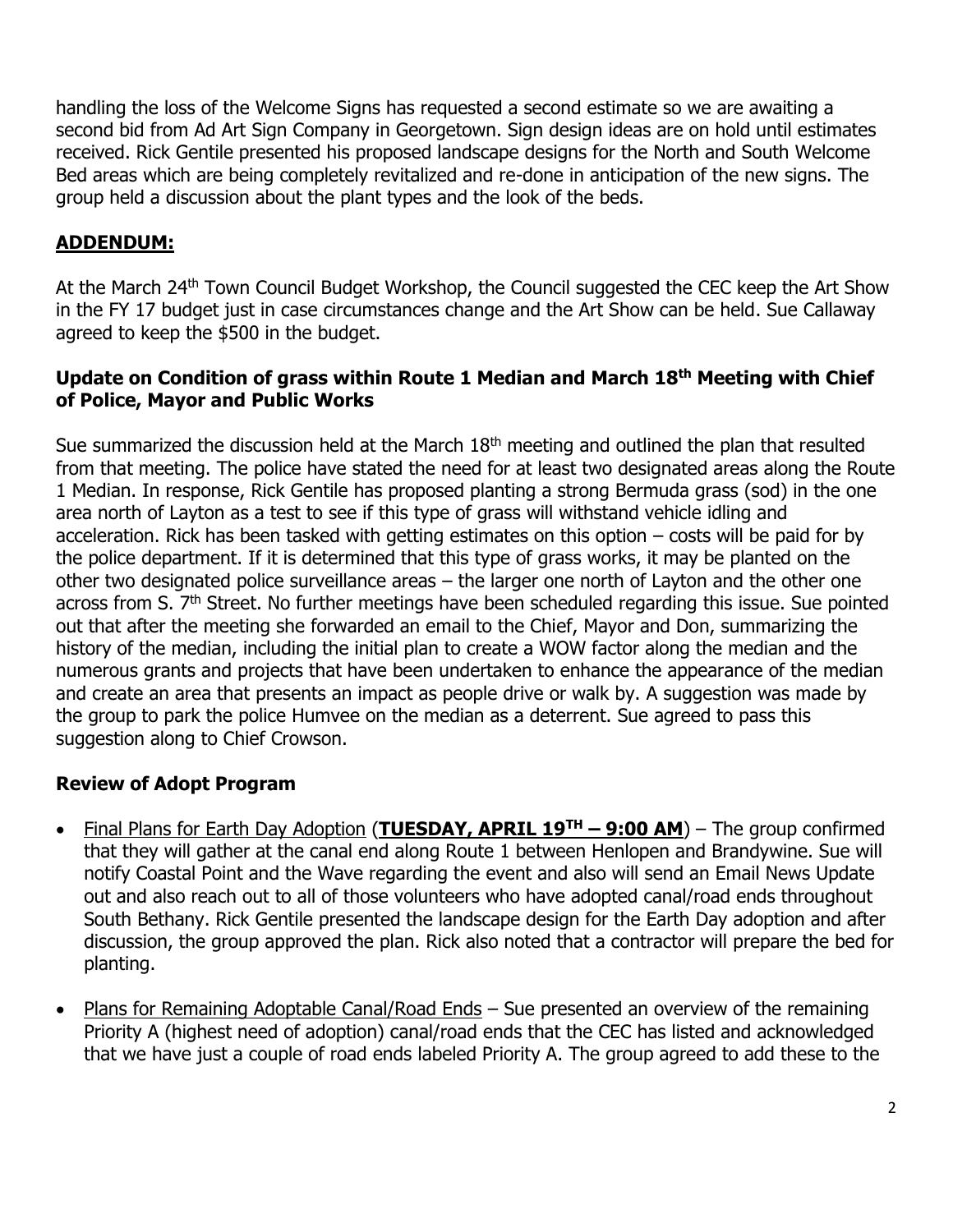Email News Update announcing the Earth Day adoption to see if we can recruit more volunteers to take on the task of adopting these two outstanding road ends.

- Plans for Maintenance The group discussed maintenance of those canal/road ends whose original adopters are no longer maintaining them and the challenges faced securing volunteers to take on the maintenance tasks. The group considered the idea of hiring interns, volunteers or employees to weed and maintain them however, with help from Public Works and the volunteers in place, we may be able to manage this year. Sue agreed to discuss with Don the logistics of assistance.
- Set Date for Adopt Contest and Thank-You Party The group agreed on the following dates for the Adopt Contest and noted last year's success in holding in earlier in the year when there are more people in town and the gardens are in better condition. The Adopt Contest will be held from FRIDAY, JULY 8 to THURSDAY, JULY 21. Contest signs will be located on Thursday, July 7<sup>th</sup> and votes will be counted on Friday, July 22. The winners will be announced at the Adopt Thank You Party to be held on **SATURDAY, JULY 23 at 6:00 pm.** Sue will contact Lord's Landscaping and the Coastal Point and Wave to announce these dates and secure the Lord's contribution. It was suggested that Ann Boteler be asked to take the photos for the Adopt Contest and Carol agreed to assist her with that task if she agrees.

**Review and Selection of Pictures (**(20"x 24") **for Historic Photo Project** – Sue stated that she and Pat Weisgerber have met twice to review and evaluate available photos and make some suggestions. The group reviewed the following list of categories proposed by Sue and Pat:

 $#1.$  STORM OF '62 – a collage display of storm photos

#2. RICHARD HALL – Photos to include picture of RH standing in front of his development office; lots for sale arrow picture pointing off highway to his office; brochure

#3. Town Hall offices and buildings – May Ferlerski photo of her and her house home of the first TH office; small building TH office; and 2008 new TH building

#4. Collage of swimming, fishing and boating in canal ends and a few pictures showing canal houses without bulkheads

#5. Timeline of Events surrounded by several postcards – have graphic designer create impressive timeline.

The group did not favor having one photo display focus solely on the storm of '62 but rather incorporate one photo of the storm into another display along with other highlights of South Bethany. Sue and Pat will meet again and sort through all photos and finalize proposed photos prior to the